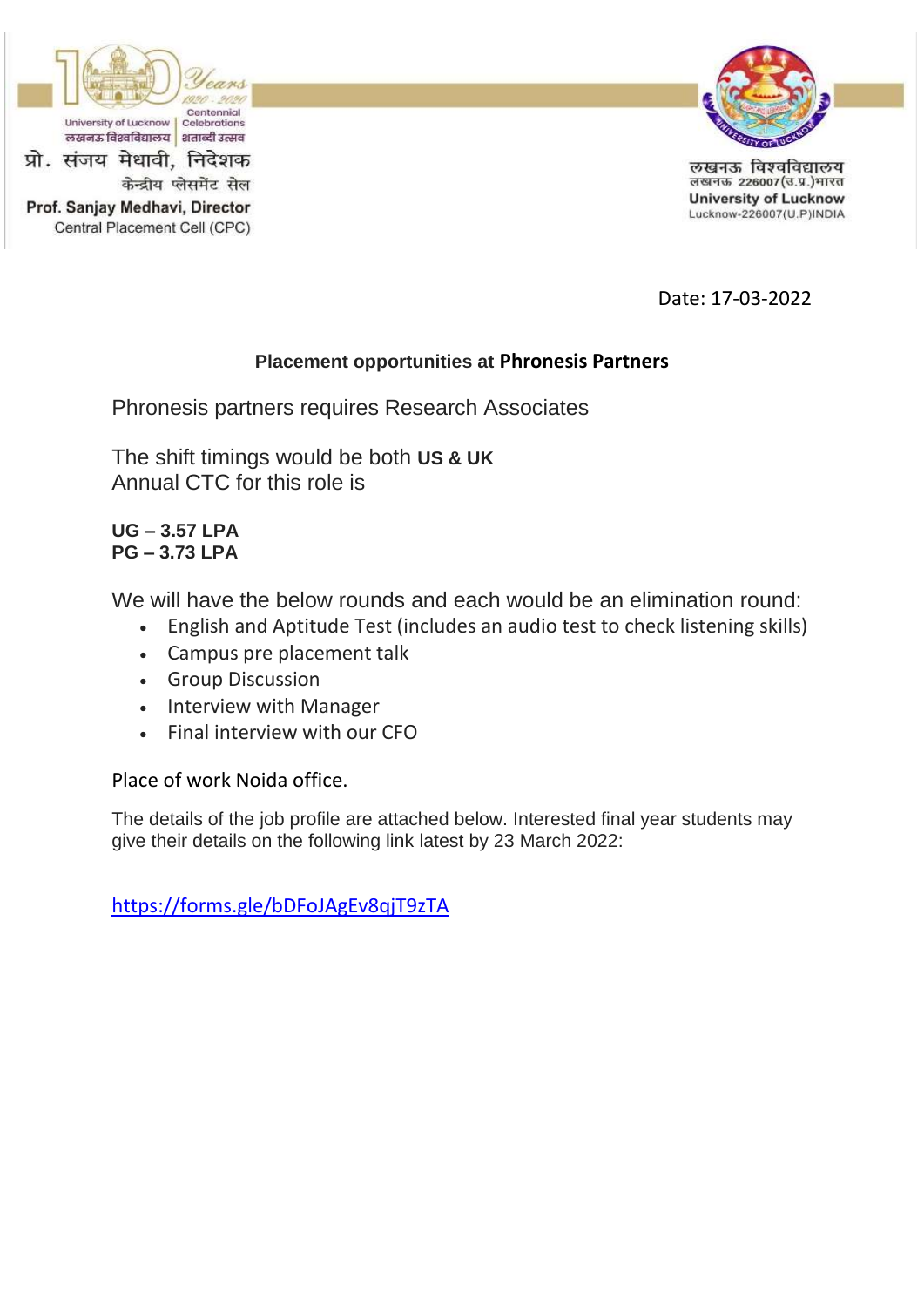# simplifygrowth

# About Phronesis Partners - Company Overview

We are a multi-national research firm, with offices in Boston, London, Singapore and Noida. We partner with clients in achieving their business goals by leveraging our market, industry, business and financial research capabilities. Our global clients include top management consulting firms and corporates.

For more information, visit our website[: www.phronesis-partners.com](http://www.phronesis-partners.com/)

Phronesis Partners is a young and rapidly growing organization. It provides a platform to build a career for all those who have potential and are eager to learn on the job.

- Type of work is specialised and high value
- Focuses on sector specific work to build domain expertise in each individual
- Prestigious list of clients
- Industry best remuneration
- Client facing and client access opportunities and rapid growth
- Opportunity to diversify in operations or client management (and potential transition

TELLIQENG

- to onsite) based on individual performance
- Location: Noida

## Portfolio

- 3 out of the top 5 strategy firms
- Top regional consulting firms

# Phronesis Partners JD - Research Associate

### Job Responsibilities:

Research Associate will be responsible for conducting primary research/data collection on various research projects. Profile includes interviewing high level executive in multinational firms around the globe. Additionally individual would be responsible for conducting online search to find contacts using available search engines, directories, reference sites, databases, LinkedIn etc.

### Key Responsibilities:

- Conducting quality B2B phone interviews in North America, UK and other global locations
- Contacts building
- Demonstrate teamwork and collaboration
- Able to handle multiple tasks concurrently with attention to details